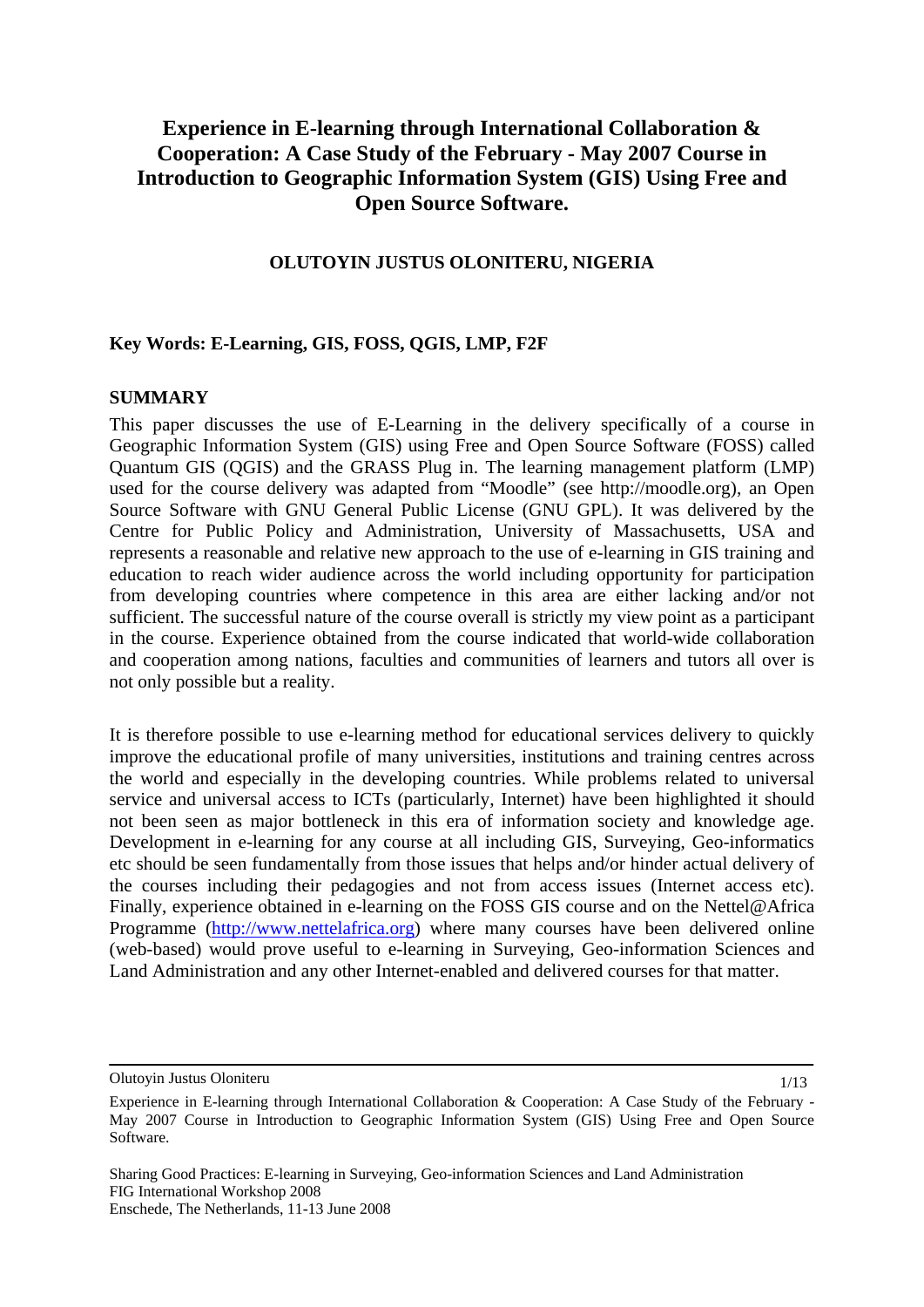## **Experience in E-learning through International Collaboration & Cooperation: A Case Study of the February - May 2007 Course in Introduction to Geographic Information System (GIS) Using Free and Open Source Software.**

### **OLUTOYIN JUSTUS OLONITERU, NIGERIA**

### **ABSTRACT**

This paper shares experiences obtained in the Introduction to Geographic Information Systems (GIS) using Free and Open-Source Software. Titled "Free/Libre Open Source Geographic Information Systems - FOSS GIS" the course was provided by the Department of Natural Resources Conservation and the Center for Public Policy and Administration, University of Massachusetts, Amherst, United State of America (USA) under a special grant to Charles Schweik, an Associate Professor in the indicated department and center and the course instructor. The programme ran from February 2007 through May 2007 and was conducted online. Participants/Students came from African countries - Nigeria, Uganda etc, the United States, Brazil and certain other countries.

The experience enable us to assess the impact of Internet access (bandwidth) on the delivery of the online course across and among continents of the world and the effectiveness of delivering graphic based GIS course over the Internet. This paper also share the limitations and problems (selection of Open Source Learning Management System/platform - Moodle, Flash environment and platform compatible web browsers) encountered in the course of delivering the course and how it was resolved, stating areas needing improvement for future online courses delivery in general and GIS in particular (orientation courses etc).

#### **INTRODUCTION**

It is important to start with some definitions of electronic learning (e-Learning) as understood and described in many literature and by some researchers and interested people in the field of e-Learning. Nettel@Africa (2003) adopted the definition below for e-Learning as: *"the effective teaching and learning process created by combining digital content with local community and tutor support along with global community engagement"[1](#page-1-0)* . Is the above definition all encompassing and universally acceptable or do we have contrasting view in this regard? We look at another definition from managersforum.com <http://managersforum.com/eLearning/Index.htm>(accessed Monday, April 14, 2008 2.08pm, West African Time), where eLearning was thought to be confusing as it claimed that nobody knows what the "e" is! It claimed however that the "e" surely does not stand for "electronic!!" and that the "e" would be better defined as "**E**volving or **E**verywhere or **E**nhanced or Extended!!!". Simply put, E-Learning to the forum possibly means say Evolving Learning,

 $\overline{a}$ 

2/13

<span id="page-1-0"></span>Olutoyin Justus Oloniteru

Experience in E-learning through International Collaboration & Cooperation: A Case Study of the February - May 2007 Course in Introduction to Geographic Information System (GIS) Using Free and Open Source Software.

Sharing Good Practices: E-learning in Surveying, Geo-information Sciences and Land Administration FIG International Workshop 2008 Enschede, The Netherlands, 11-13 June 2008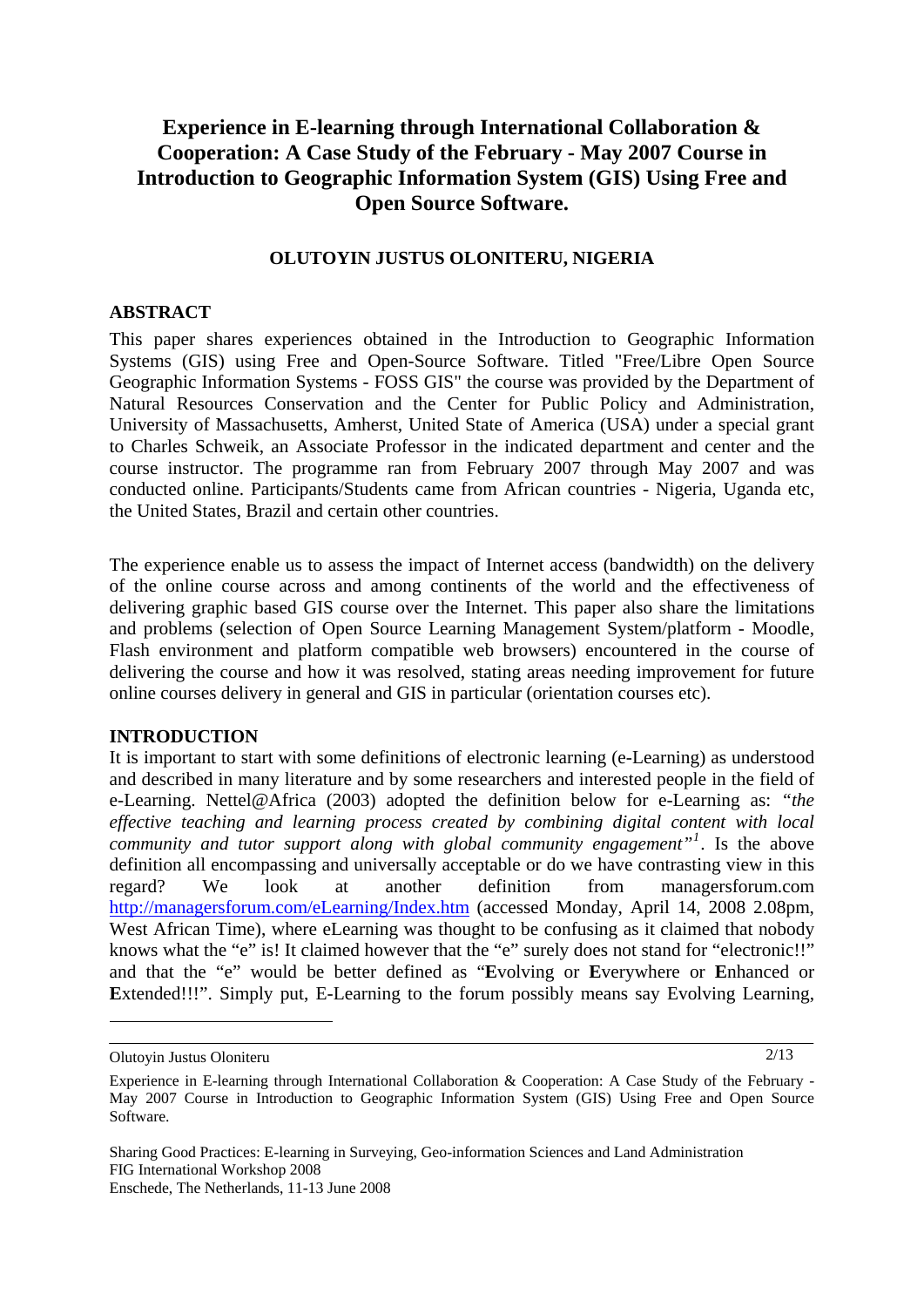Everywhere Learning or Enhanced or Extended Learning. For the managersforum.com definition therefore, it somehow along the line put it (E-Learning) as follows: *"a learning environment supported* by continuously *evolving collaborative processes focused on increasing an organizational performance*". This definition of e-learning sounds interesting except that it is limited again by the use of individual and organizational performance without envisaging the use of e-learning as defined in a governmental or public sector setting or a way of improving non-organized groups performances. It may be taken however that by organization – all forms are intended including private and public organizations. It must be noted somehow that learning may not necessarily be undertaken for improvement purpose. It may be taken for the sake of it, for pleasure or just to obtain qualifications and certifications only whether to be used or not.

Stockley D (2003) on his part defined e-learning as "*The delivery of a learning, training or education program by electronic means. E-learning involves the use of a computer or electronic device (e.g. a mobile phone) in some way to provide training, educational or learning material.* <http://derekstockley.com.au/elearning-definition.html> (accessed on Monday, April 14, 2008; 2.37pm West Africa Time). This definition is also very useful since it takes note of mobile learning component of electronic learning. It is however yet to be seen how Internet protocol would be applied in next generation Global System of Mobile Communications (GSM) and Code Division Multiple Access (CDMA) networks such that there will be little or no difference between Internet (as strictly a data communication based network) as compared to voice communications infrastructure, which traditionally telephony network are known for.

### **E-LEARNING & DISTANCE LEARNING IN PERSPECTIVE**

Electronic learning (E-Learning) from my perspective can be described as the use of all form of devices and means, which involves electronic, power and connectivity service of any kind in the process of knowledge acquisition and/or dissemination. Internet and web-based learning, computer-based learning, mobile devices-based learning and all those carried out using digital devices including but not limited to radio, television etc all constitute e-learning tools and enable the scheme as a long-term cost effective means and method of learning and education.

For the purpose of this paper, "E-Learning" refers strictly to the use of Internet-enabled technologies, Internet protocols and web technologies to deliver learning services to various group of students (learners) in many near or remote locations. E-Learning should not been seen from a physical distance perspective that is between instructor(s) and/or learning management platform and learners. It is preferred to avoid the use of such terms as "Distance Learning" because such concept to me makes no real meaning in the Internet age. For instance a student in Africa with appropriate Internet access to a learning management platform location or e-Learning site (say in the United States, Europe or Asia) have the same level of access and are in the same "virtual distance" to the LMP as those of other (learners/students) that are resident in those countries or continent or even within the campus where the e-

Olutoyin Justus Oloniteru

3/13

Experience in E-learning through International Collaboration & Cooperation: A Case Study of the February - May 2007 Course in Introduction to Geographic Information System (GIS) Using Free and Open Source Software.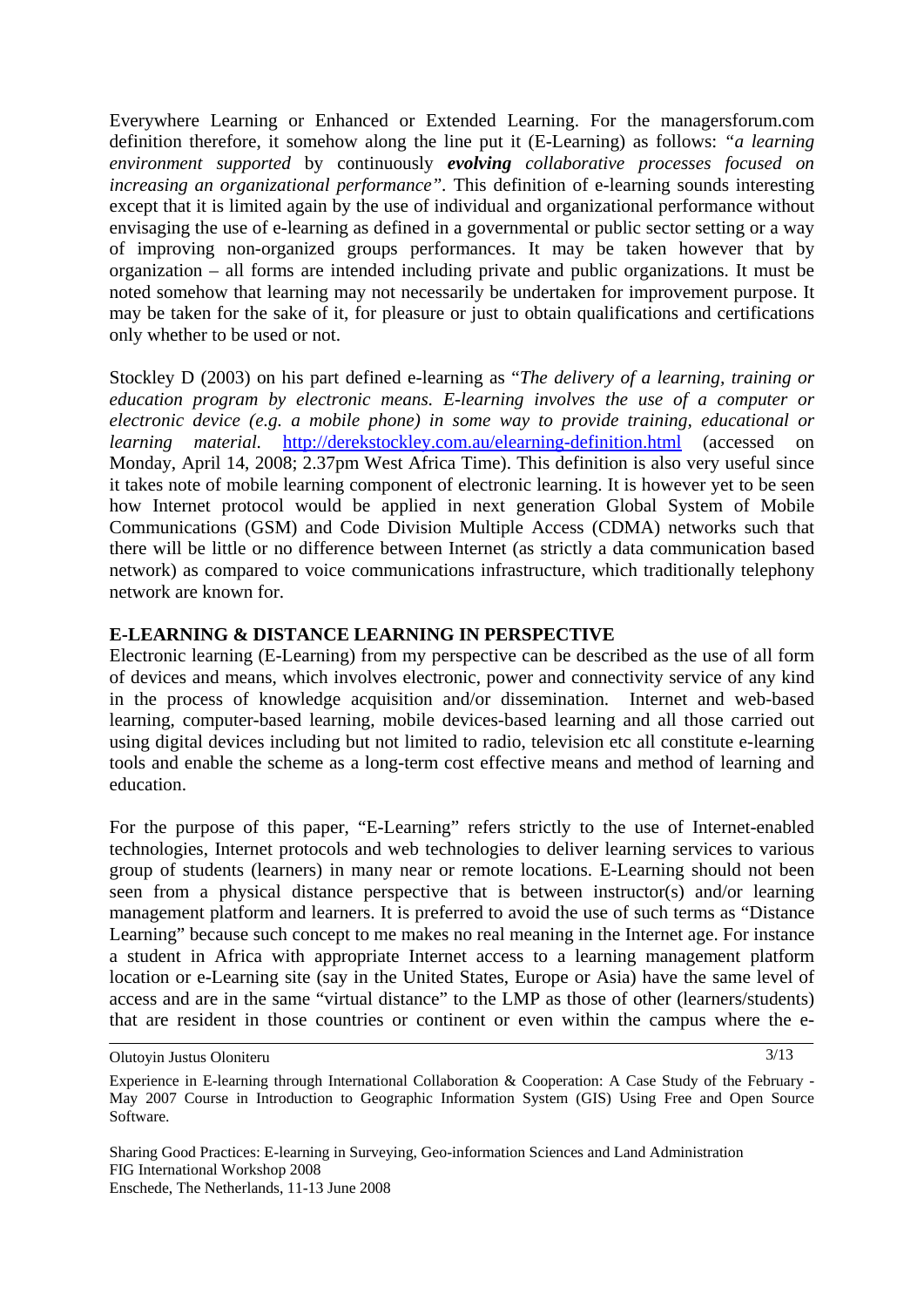learning service is been provided or situated.

The use of classification terms such as "Full-Time" and "Part-Time" statuses for students and learners in courses or programmes has been blurred by the advent of e-learning as a method of educational service delivery. Those classifications I considered as Pre-Internet era classifications. Today, a learner can access e-Class and learning resources (24 hours a day, seven day a week  $(24/7)$  and from any location and devices (mobile phone, computer – laptops etc). Similarly, a tutor can attend to his/her student anytime of the day and from anywhere or location. Therefore, the idea of seeing e-Learning from a distance learning or part-time learning perspective or framework does not fulfill the purpose and reality of e-Learning especially as it relates to Internet-enabled one. E-Learning can be supported by "Face-to-Face" components. Again, the availability of multimedia services throws up a new interesting challenge, which is to distinguish between *"Physical Face-to-Face (PF2F)" and "Electronic Face-to-Face (EF2F)".* It is now possible to see face-to-face using ICTs as against seeing physically i.e. being together physically. Use of videoconferencing infrastructure and services and other multimedia technologies allows practitioners and users of e-learning services and solutions to achieve these objectives.

### **INTERNATIONAL COOPERATION AND COLLABORATION**

The overall objective of this paper is to share the e-learning experience on the Introduction to Free/Libre Open Source Geographic Information System (FOSS GIS) that was offered by the Center for Public Policy and Administration and the Department of Natural Resources Conservation at the University of Massachusetts, Amherst, United State of America (USA). The course was offered from February through May of 2007. The FOSS GIS was publicized both on the centre's website University of Massachusetts, Center for Public Policy and Administration – [http://www.umasspolicy.org\)](http://www.umasspolicy.org/) and also internationally through the website of the United Nations University International Institute for Software Technology (UNU-IIST), which is based in Macau SAR (Special Administrative Region) of China. It was particularly well publicized through the UNeGov.net website [\(http://www.unegov.net\)](http://www.unegov.net/). UNeGov.net is a website for the UNeGov.net Community of Practice for Electronic Governance and an initiative of the UNU-IIST. The community organizes schools and workshops among others on electronic governance in various countries especially developing countries of Africa, Asia and South America.

As the Country-Organizer for Nigeria, UNeGov.net Community of Practice for Electronic Governance (UNeGov.net COP) I received the announcement for the programme {through the UNeGov.net Administrator – Elsa Estevez, a Research Fellow at the UNU-IIST, Centre for Electronic Governance} and I forwarded the announcement to other members of the communities in Nigeria and Kenya. Similar information was sent to other members of the community in other countries. For the Nigerian environment, I acted as the local coordinator for the course liaising with the course tutor and team at the Centre for Public Policy and Administration at the University of Massachusetts, Amherst. It was a real international collaboration. There was also cooperation among different organizations in terms of initial

Olutoyin Justus Oloniteru

4/13

Experience in E-learning through International Collaboration & Cooperation: A Case Study of the February - May 2007 Course in Introduction to Geographic Information System (GIS) Using Free and Open Source Software.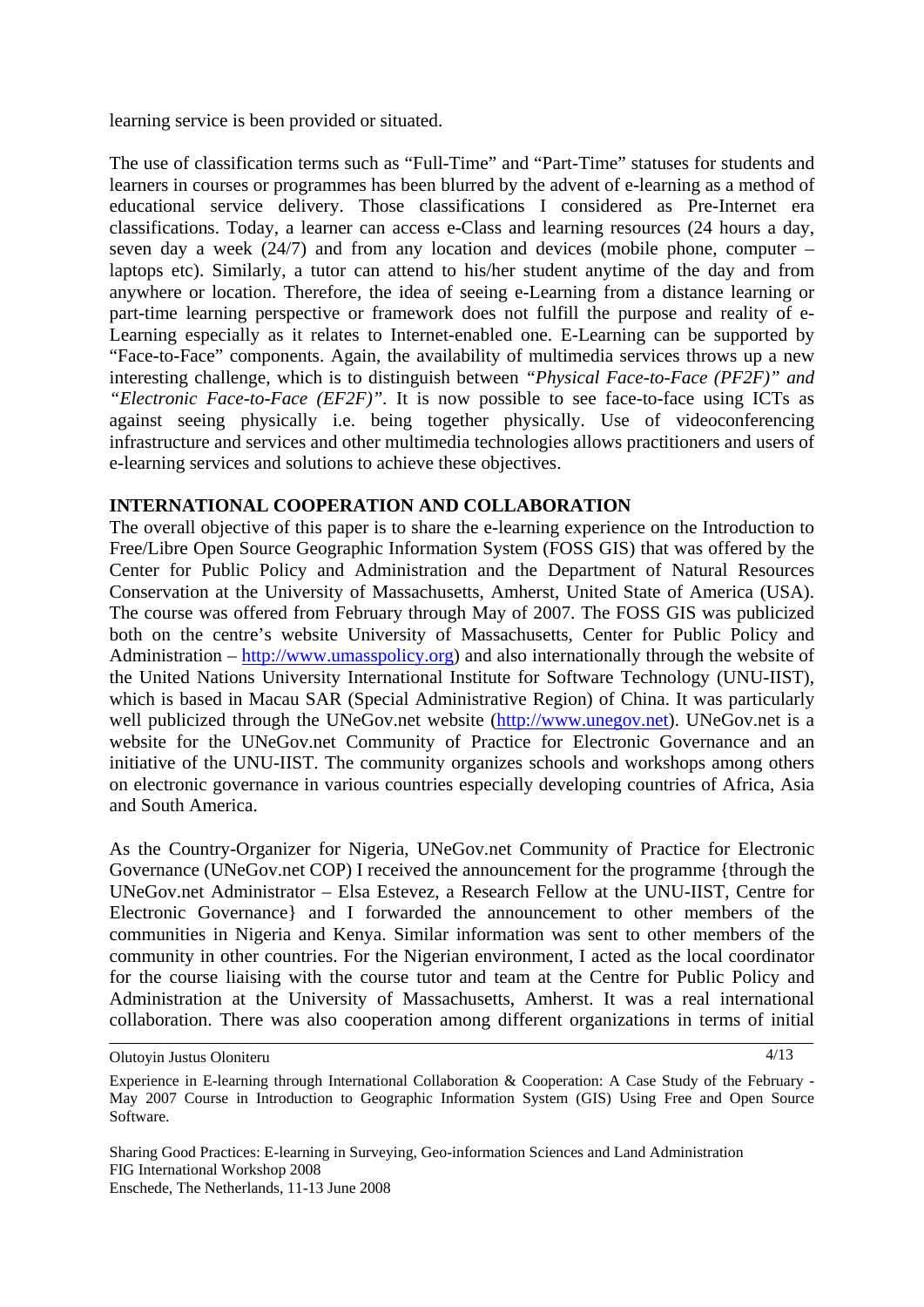take off of the course in terms of publicity i.e. between the UNU-IIST in Macau and the Centre for Public Policy and Administration at the University of Massachusetts, USA.

### **E-LEARNING APPLICATION IN GEOGRAPHIC INFORMATION SYSTEM (GIS) TRAINING**

There are specific requirements in general to conduct an e-Learning course and/or programme on any subject for that matter. These requirements would be stated here and in addition those other requirements that were used in the FOSS GIS e-Learning course delivery. Standard requirements for an E-Learning (Internet-enabled) course are: Desktop computer or Laptop computer of appropriate specifications both in software and hardware. The software requirements also depend on whether the computer systems run Windows Operating Systems from Microsoft or Linux etc or whether the computer is a Macintosh computer with its software requirements. The initial exercise is to ensure that all participants have the required access device (computer systems) with the right specifications – hardware, software, CD-ROM, USB port etc.

The next step was to ensure that all the user devices/systems can connect to the Internet, doing so using a recommended minimum bandwidth, which is deemed to be appropriate for the course delivery. Participants are also advised on the universal resource locator (URL) for the electronic learning site. It is not sufficient that participants were able to connect to the Internet and also doing so with required bandwidth. It is important to know which web browser was compliant with the learning management system – platform. It must be noted that many web browsers exist today on the Internet/World Wide Web such as Internet Explorer (IE), Mozilla Firefox, and Netscape Communicator etc. It is also important to know which version of these browsers work well with the e-Learning platform of choice. Experience has shown that most e-Learning projects fail without recognition of these facts and basic issues. While on the FOSS GIS course we are able to determine the compliant web browser quickly, the experience to do so was obtained from previous e-Learning experience I had on the Nettel@Africa Programme [\(http://www.nettelafrica.org;](http://www.nettelafrica.org/) [http://kng.nettelafrica.org](http://kng.nettelafrica.org/)) a continent-wide (Africa) network for capacity building and knowledge exchange in ICT Policy, Regulation and Application. On that programme, it took us about four months to discover that some browsers used by many students/participants were not compliant with the adopted Learning Management Platform (LMP). In that programme, the LMP was KEWL NEXTGEN and the compliant browser was Mozilla Firefox. We were able to discover this after several failures and unsuccessful attempts to conduct "Multiple Choice Questions – MCQ" online. It was discovered that the Microsoft Internet Explorer usually crash along the line as students attempted to do their test.

On the other hand, for the FOSS GIS course, the LMP was Moodle, and the compliant browser – Microsoft Internet Explorer. So apart from knowing which browser works well with which LMP, it is also important to know which version(s) of the particular web browsers work well with the e-Learning system and platform. This is a first and fundamental requirement when setting up and adopting e-learning as a mode of knowledge delivery. And

5/13

Olutoyin Justus Oloniteru

Experience in E-learning through International Collaboration & Cooperation: A Case Study of the February - May 2007 Course in Introduction to Geographic Information System (GIS) Using Free and Open Source Software.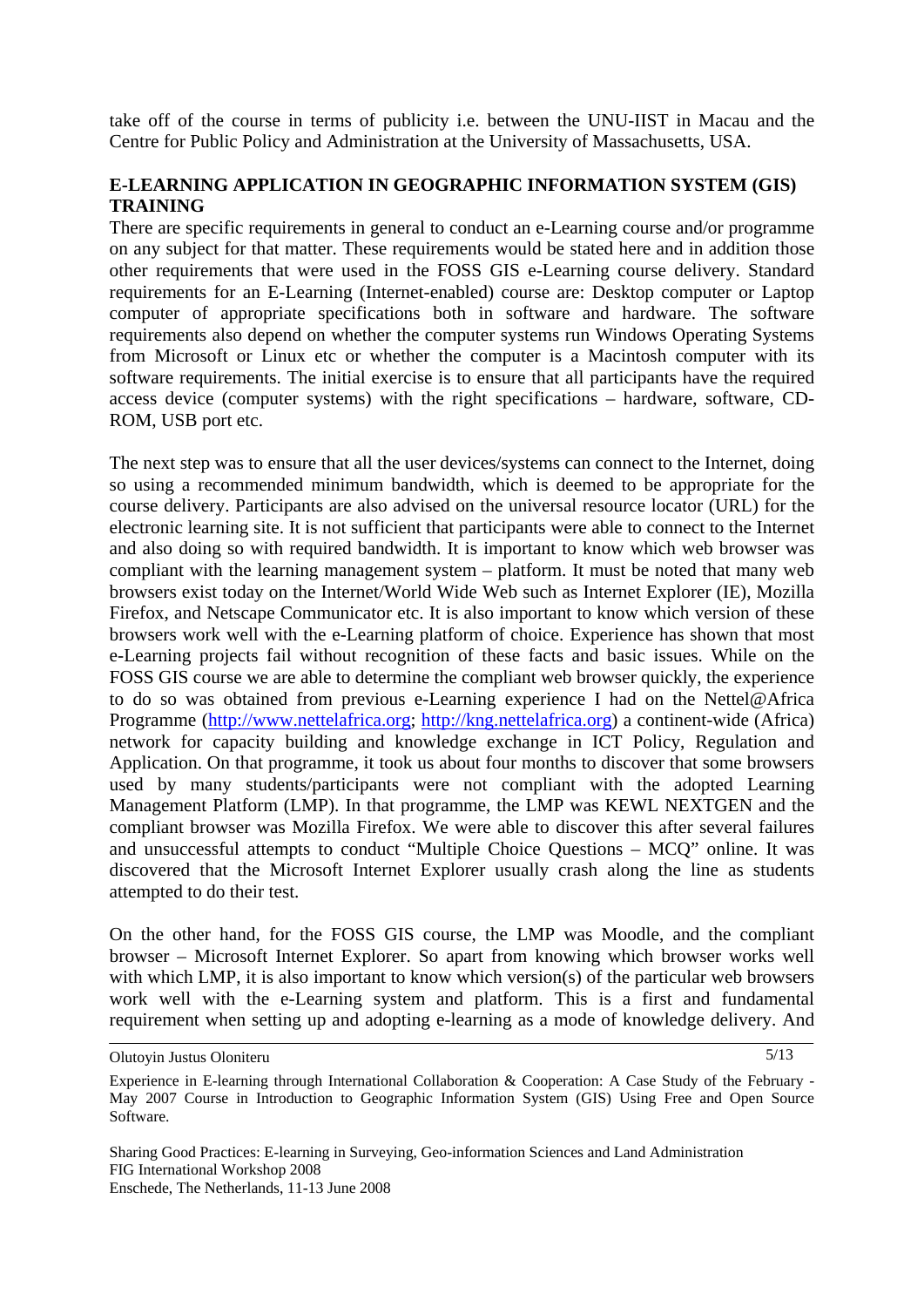this information must be communicated in early enough to learners in any e-learning programme or on any course conducted online. In fact, this is one of the most critical activities in any online orientation programme for virtual students/learners and instructors.

### **FREE/LIBREE OPEN SOURCE SOFTWARE GEOGRAPHIC INFORMATION SYSTEM (FOSS GIS) TRAINING USING E-LEARNING APPROACH**

The FOSS GIS course ran for a period of twelve (12) weeks based on how it was structured, which is sequential in approach. The course was delivered using a publicized course timetable and calendar. The FOSS GIS course generally contained the following elements:

- People: participants includes a lead instructor, other support tutor(s) about four or five of them and online students (who are virtual learners in this case) from various countries, Nigeria being one of such nations.
- Course schedule: the entire course was scheduled into five (5) parts. Part one deals with introduction to the course and the setup environment for proper take-of of the course; part two deals with GIS Input methods; part three concerns GIS databases, part four (Analysis) - making map in QGIS, analysis using the QGIS GRASS Plug-in and site selection using raster and vector analysis. Part five contains the concluding materials FOSS as a collaborative paradigm and contribution to FOSS Project, which was introductory and informational and research and development is continuing in this area
- Lecture slides and home work assignments and submissions

The introduction part, which deals with setup environment of the FOSS GIS E-Learning site, is particularly critically to the success of the online course without which nothing else can be done further. This part commenced with an orientation activity where the course lead instructor got everyone (learners, tutors etc) together through the chat system on the elearning (Moodle) platform and general introduction were made (before this, we made attempt to use yahoo group and google group and email systems for communication purpose, but these platforms were not totally reliable). In the Nettel@Africa experience, the e-learning platform has in-built, internal email address system similar to Microsoft Outook and other client email service). The orientation period enabled the class to ensure that all participants were connected and fully ready for the course. It also allowed the class to know that all hardware and software requirements as needed for the course were met and this includes: trying out the class communication systems, which was used as the first exercise for the class, installing flash player for the course lectures on participants systems (another class exercise), course introduction lecture – testing of the web browser for compliance with the e-learning environment and confirmation of same through display of expected "screencast".

The above exercises were followed by installation of portable document file creator (PDF creator) and installation of the open source software Quantum GIS (QGIS) on participants various systems. Introduction to GIS, QGIS overview, map, space, spatial representation and evolution of geographic analysis were delivered online using the setup environment. The GIS input methods covered in the course of the online courses included georeferencing concepts,

6/13

Olutoyin Justus Oloniteru

Experience in E-learning through International Collaboration & Cooperation: A Case Study of the February - May 2007 Course in Introduction to Geographic Information System (GIS) Using Free and Open Source Software.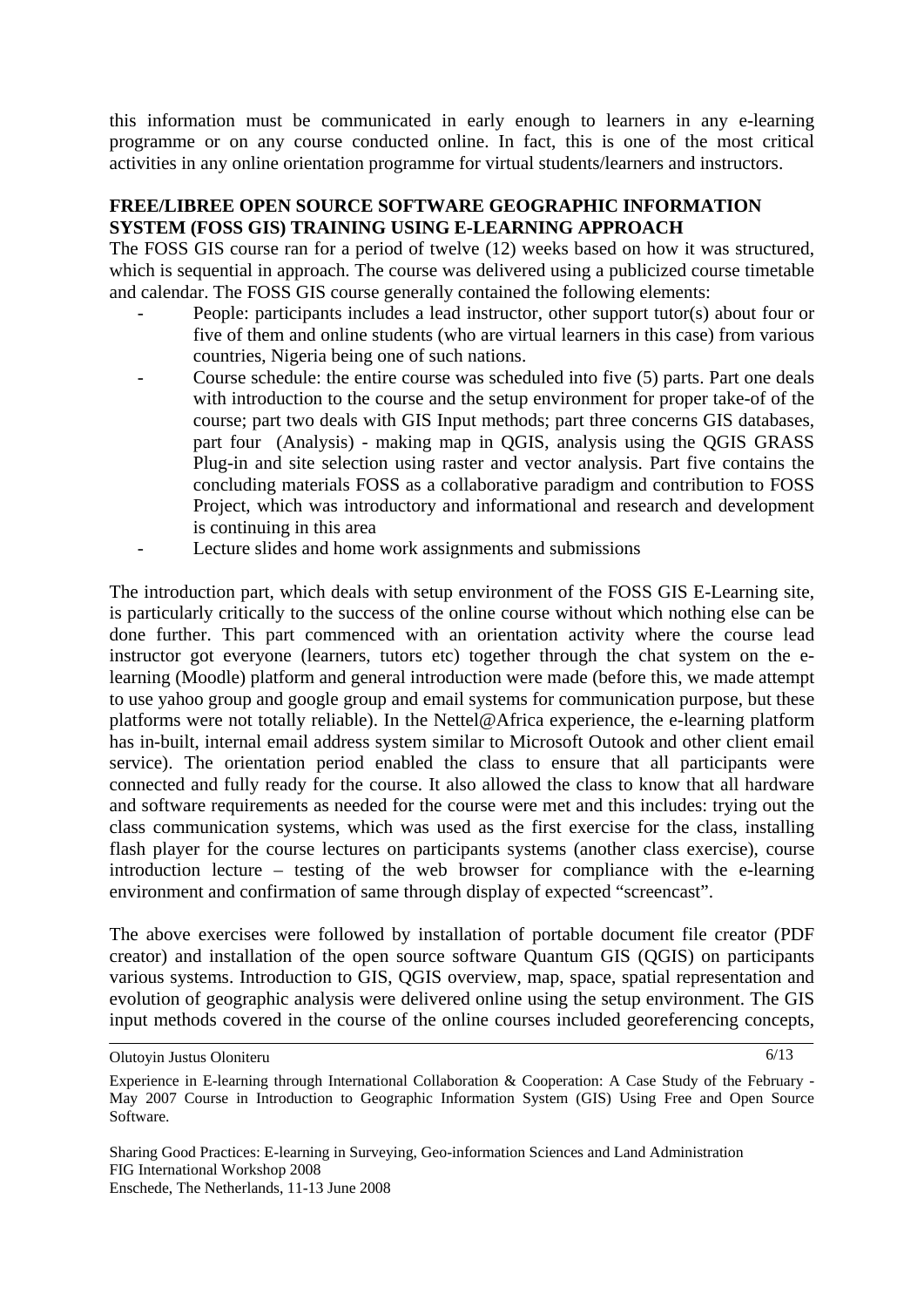GIS building process and web GIS resources (US and global), which was done as exercise. Massachusetts, USA digital data and georeferencing with QGIS, on-screen digitizing of features using a scanned map and use of global positioning systems (GPS) were covered and done in exercise mode. This is a very interesting part of the course especially as it concerns knowledge exchange and information sharing as a form of international collaboration and cooperation. Such data would ordinarily not be available to developing countries and their students. Insight in this regard also helped to prepare minds of participants from developing worlds on the important of GIS data and spatial information and their application in development such as in planning cities, land administration and environmental management including pollution prevention control, erosion control & management and forest management etc.

Mapping GPS points with QGIS and adding attribute data and introduction to relational databases among other forms of databases applicable to GIS were covered. The course was further deepened and extended through the delivery of spatial data engines (postgreSQL, and postGIS) and integration of spatial and non-spatial data. While this paper presents a reasonable coverage of the course as delivered, specific details and in-depth knowledge of the course can be obtained by contacting the course instructor Prof. Charlie Schweik who can be reached at: cschweik@pubpol.umass.edu. We are now in the process of moving these materials permanently to OSGeo's education group [\(http://www.osgeo.org](http://www.osgeo.org/)). It must be stated that the entire success of the online course was made possible due to the planning and design methods used by the lead instructor, which involved the use of about four or five coinstructors that handled various aspects (parts) of the course thereby making it lively, and the experience great. Participants also benefited from expertise and contributions of these coinstructors and faculties used in delivering the course.

### **LIMITATIONS AND PROBLEMS ENCOUNTERED WITH E-LEARNING (INTERNET-ENABLED) COURSES AND PROGRAMS GENERALLY**

There are often limitations or problems with e-Learning. Attwell (2008) claimed that in any list of problems of e-learning (of course there are several of them) two issues stand out. One accordingly to him is that the learning materials are unattractive and non-compelling; the second is the poverty of pedagogies for e-learning. While the second point that concerns elearning pedagogies is of great interest to me because of its high importance in any e-learning deployment and applications, below are highlighted some important limitations and problems encountered with web-based, Internet-enabled e-learning courses in generally and based on my personal experience and feedback from fellow students and classmates in different elearning class:

- Inadequate Internet bandwidth from learner's system to the E-Learning Platform and server(s)
- Lack of Knowledge of compliant web browser(s) and other systems software requirements
- Lack of skillful online tutor(s) and moderators capable of maintaining efficiently and effectively online communities of learners and students

Olutoyin Justus Oloniteru

7/13

Experience in E-learning through International Collaboration & Cooperation: A Case Study of the February - May 2007 Course in Introduction to Geographic Information System (GIS) Using Free and Open Source Software.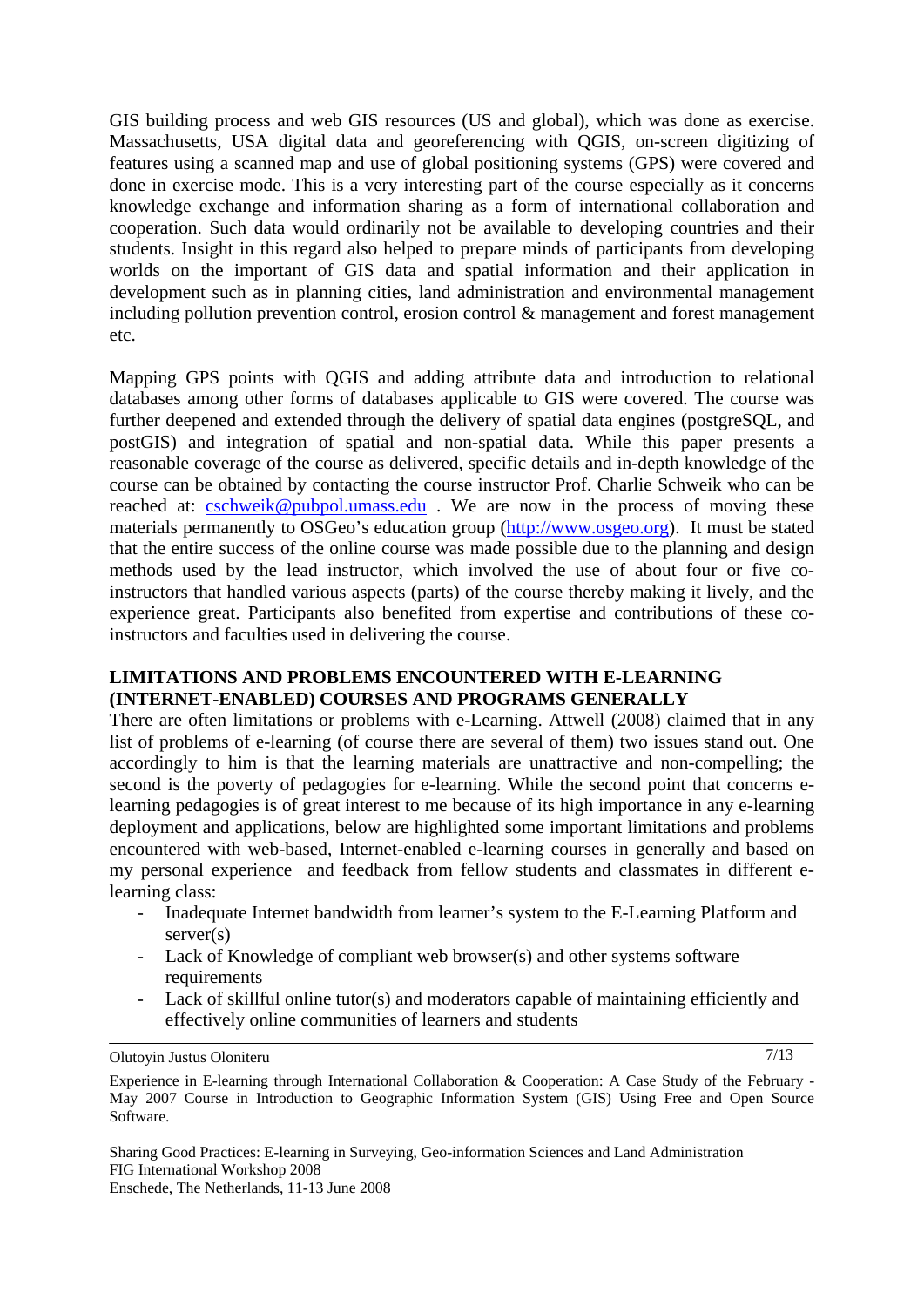- Time discipline with respect to follow through course calendar
- Insufficient and inappropriate pedagogies of e-learning

While the stated points are generally problems related to use of E-Learning in general, problem 1 above was re-observed during the FOSS GIS online course while it was a main issue with the Nettel@Africa Programme. We observed however that for workers with highspeed Internet connection in their offices, there were little or no problem with their being able to access the E-Learning platform except where network level security restrictions were in place on such learner's employer(s) company network for access to external sites that have not been explicitly authorized based on their internal ICT Internet access Policies and Regulations. It therefore follows that where students and/or learners are of working class type, Internet Access issues may be minimized except for the points indicated above. We also observed that most workers who are learners are also able to possess computers at home including a laptop, which they are able to use to access the Internet using mobile wireless technologies (in Nigeria such as CDMA and now GPRS/3G and Fixed wireless Access - FWA). The above stated technologies among others such as ADSL and other broadband access are available readily in developed countries and therefore not an issue here. The issues of Internet access bandwidth are therefore mostly limited to unemployed learners and participants who either not afford a separate individually owned laptop or computer or pay for required Internet access at the appropriate bandwidth required for the course. This is because the requirement is more than that of checking an email or visiting a social network sites or engaging in online chat. Internet service for the purpose of e-learning is general and GIS in particular must be reliable and of relative good quality for the experience to be worthwhile otherwise it will result in frustration on the part of learner(s) and could lead to disengagement from the course. A good e-learning solution should therefore ensure that specific centres are available for universal access to ICTs (which is the Internet in this case). Such ICT e-learning centres must be particularly planned and designed to be capable to handle e-learning training operations reliably and with utmost stability. Pricing can then be done using the "Pay-As-You-Go" model so that they are affordable to participants that are not of the working class type and still require training via online means.

For the remaining three factors highlighted above, the FOSS GIS course recorded excellent in them because we had not only committed instructors for the course but also backed-up by other tutors that continuously provide support to the community of learners day-in, day-out and ensure planned progression on the course based on the publicized course calendar. This was a very good development. We were also able to achieve synchronous communication through available Chat System within the LMP and also discussion forum(s). The last three factors were issues in the case of Nettel@Africa programme because while we recorded excellent in some courses there were other courses where the tutor(s) and moderator(s) were not very committed. It is therefore very important that these points be noted in the deployment of E-Learning approach in any course of study including in Surveying, Geo-informatics and Land Administration.

8/13

Olutoyin Justus Oloniteru

Experience in E-learning through International Collaboration & Cooperation: A Case Study of the February - May 2007 Course in Introduction to Geographic Information System (GIS) Using Free and Open Source Software.

Sharing Good Practices: E-learning in Surveying, Geo-information Sciences and Land Administration FIG International Workshop 2008 Enschede, The Netherlands, 11-13 June 2008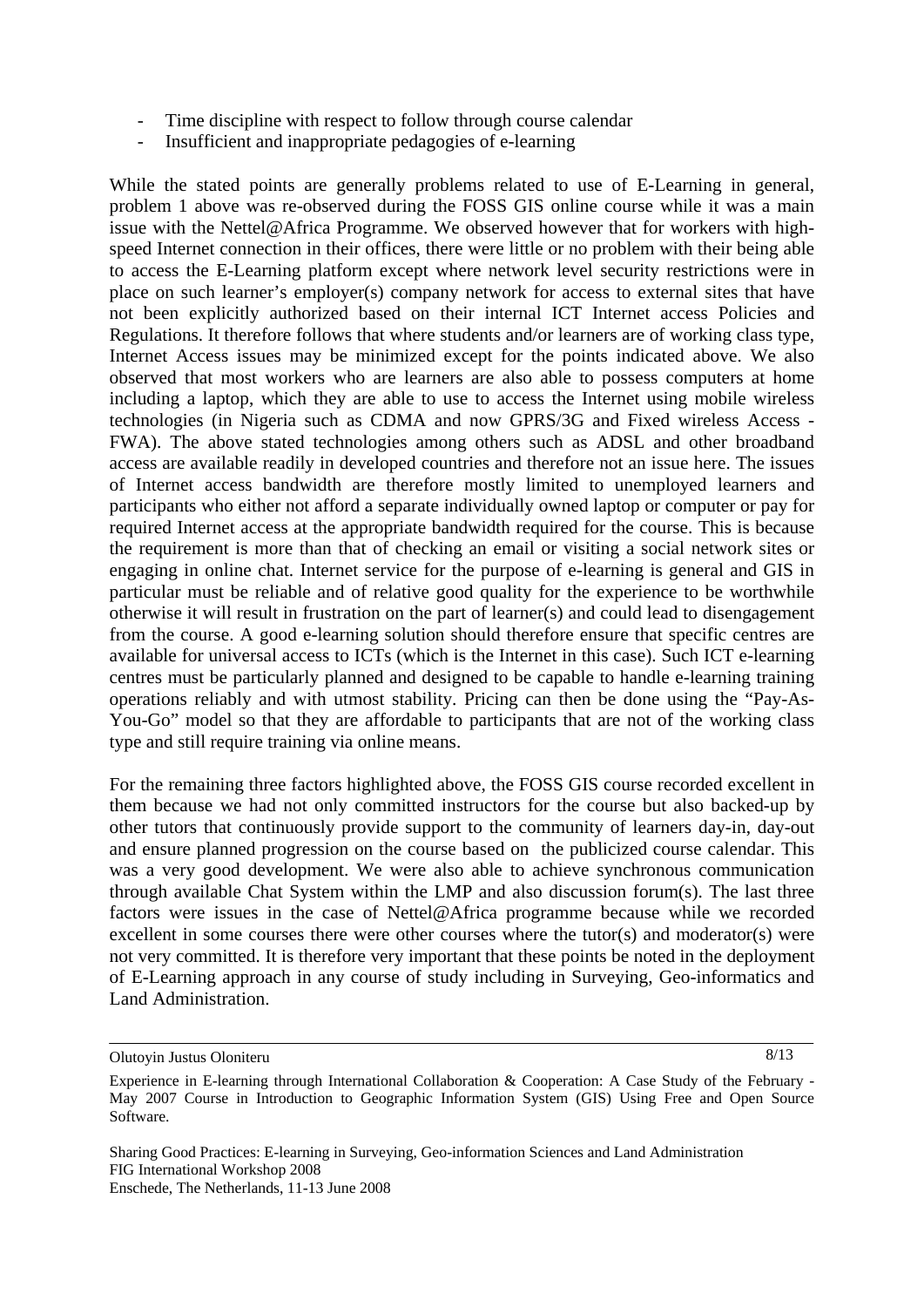### **SUCCESS FACTORS – ADOPTING INTERNET-ENABLED E-LEARNING**

It is also important to highlights some factors that enable e-learning to be deployed, adopted and accepted by learners, tutors, students, support staffs, administrators and implementers of e-education programmes generally whether in the enterprise (a single department of it or the organization as a whole) or in an institution or school. Schooley (2002) listed three general factors that contribute to successful e-learning programmes as technology, content and culture. White (2006) was able to analyze critical success factors for e-learning and institutional change from some organizational perspectives on campus-wide e-learning. While the research use evidence drawn from a series of surveys of staff attitudes to the use of computers in teaching with the first perspective using a single UK institution, the second perspective investigated six different UK universities. Higher education practice manifested through their organization, structure, culture and climate were considered factors that impact upon the potential for higher education to embrace and manage change in its educational activities; especially technology enhanced learning such as blended learning and e-learning White (2007). An interesting point in White's review and research is the concept of researchintensive and teaching-intensive universities in the UK, with differences in the financial status of such institutions, which is thought to affect their adoption of e-learning and/or technology enhanced learning among other. While there are different many ways to look at success factors for adoption and use of e-learning in particular, I considered the points below as very critical in any deployment irrespective of the culture, climate, technology and content of the elearning scheme. This is also based on my experience in three different e-learning (webbased) courses and programmes (FOSS GIS, Nettel@Africa and ICT4D Collectives forum) involving many nationalities. These are:

- Proper Orientation for virtual learners and participating tutor(s) at the beginning of course or programme under consideration
- Discipline in the use of time table and course calendar(s) as planned and publicized at the beginning of the course or programme
- Availability of skills (manpower) and possession of keen interest by the course designers, instructors and moderators at maintaining online communities of virtual learners and students
- Availability of resources to lead and moderate chat system, discussion forums and respond in good time to emails (enquiries, assignments and exercises etc), which makes the experience worthwhile for virtual learners and to keep them engaged throughout the duration of the course and possibly afterward.
- The E-Learning system approach should have room for offline support services such as the use of CD-ROMs, USB (Flask drive/disk) and other storage media. That way, learners are able to possess contents similar to those available on the Internet and course website for offline use. This is good especially in an environment where Internet access is a clear issue and bottleneck to course delivery
- Where possible, all the above should be backed up with once-in-a-while "Face-to-Face, F2F" meetings, which could be delivered regionally (for worldwide programme) or group wise (for online courses taking place in the same or close-by campuses)
- The "Face-to-Face" meeting could also be in form of workshops, conferences and/or

9/13

Olutoyin Justus Oloniteru

Experience in E-learning through International Collaboration & Cooperation: A Case Study of the February - May 2007 Course in Introduction to Geographic Information System (GIS) Using Free and Open Source Software.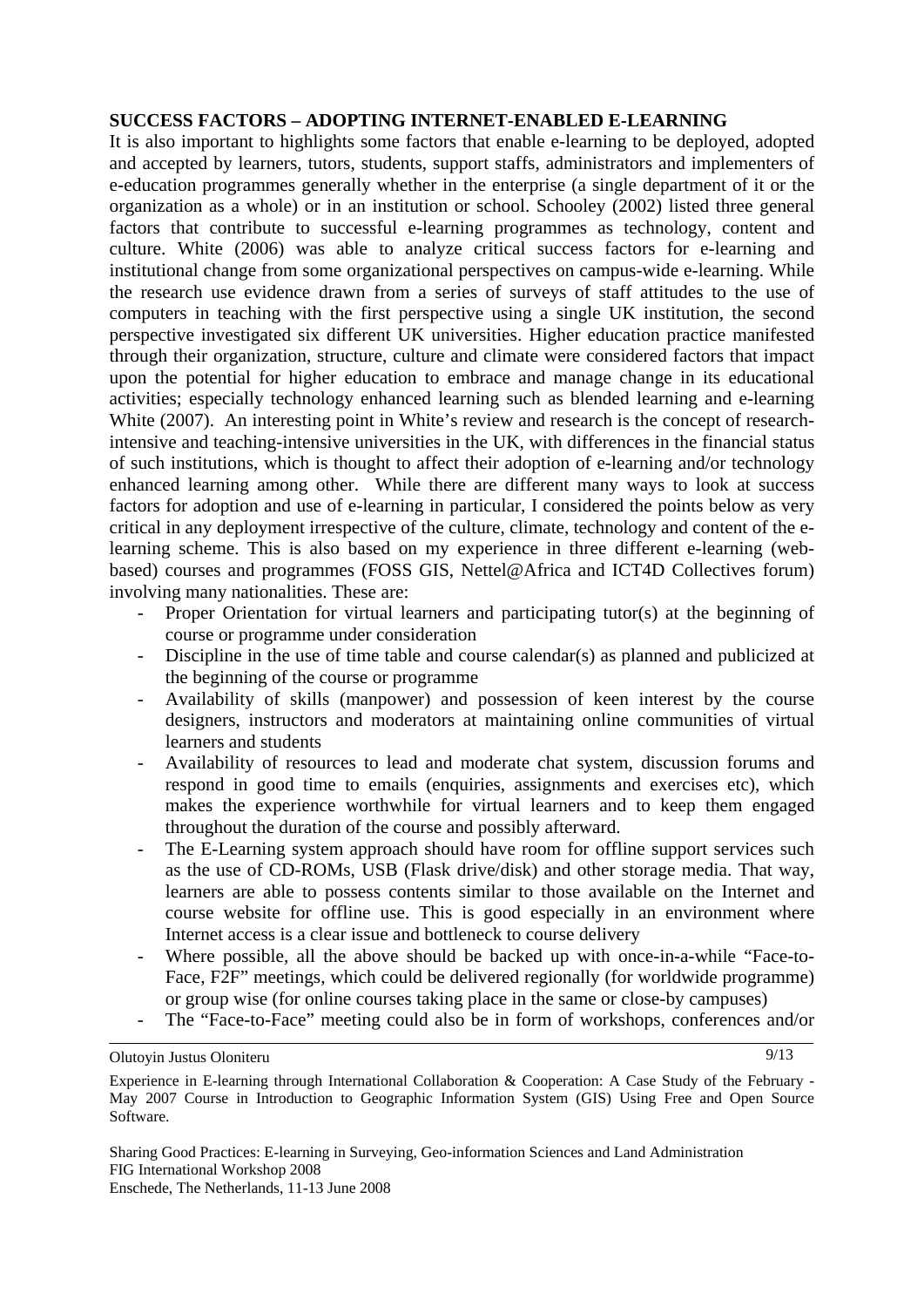seminars such as this FIG forum so that learners and tutor(s) can meet once in a while and put faces to the virtual environment. This is helpful during this transition period as most learners for now are used to the "Classroom Type" method of schooling and learning.

Use of Skype software/technology, which we recently found to be useful as communication tools to E-Learning in practice. The technology incorporates chat system and IP Telephony capabilities (or Voice over IP – VOIP). Recently, Facebook ([www.facebook\)](http://www.facebook/), a social utility tool also provide away to form group and could be utilized in any e-learning deployment. This has been tried in our ICT4D collectives' postgraduate moodle environment at the UNESCO Centre for ICT4D, Royal Holloway University of London (RHUL).

For the FOSS GIS course, most of the points highlighted above were utilized except for the face-to-face model, which was not specifically incorporated in the design of the course. However, we evolve a "Quasi-Face-to-Face" approach in the Nigerian environment during the learning period since I acted as the local coordinator and responsible for taking delivery of the CD-ROMs from the Centre for Public Policy and Administration at the University of Massachusetts and distribute same to learners in Nigeria, which I sometime do physically. Some of us in the Nigerian environment also meet locally in group of two or threes to specifically help out one another where online/virtual support has not been particularly successful. The idea of adopting the Quasi-F2F approach in the FOSS GIS course was based on my experience on the Nettel@Africa programme where those of us who had the University of Lagos, Akoka, Lagos campus as our home institution usually meet once-in-a-while at the campus for F2F discussion and exchange of questions and solutions to problems highlighted by different learners in the programme, which usually come from diverse backgrounds. For such F2F meeting, our programme coordinator is usually in attendance thereby bringing authority to it.

The Nigerian participants on the bases of the above in the two E-Learning programmes (FOSS GIS and Nettel@Africa) have been quite successful. In particular, for the Nettel@Africa Programme, my home institution, the University of Lagos has been particularly successful among the four universities selected by Nigerian Communications Commission (NCC) for participation in the continent-wide Nettel@Africa programme, which basically use E-Learning as the main mode of programme delivery and uses open source software – KEWL NEXTGEN ([http://kng.nettelafrica.org\)](http://kng.nettelafrica.org/). Students and learners from some of the other universities have accordingly had to transfer or request for transfer to the University of Lagos environment. It will be worthwhile for the Federation of International Surveyors and ITC to take note of these points in the design, planning and implementation of any of their intended E-Learning courses and programmes including in Surveying, Geo-informatics and Land Administration especially where participants are desired from the developing nations.

### **CONCLUSION**

A highlight of the discussion so far on sharing our experience on the FOSS GIS online course

Sharing Good Practices: E-learning in Surveying, Geo-information Sciences and Land Administration FIG International Workshop 2008 Enschede, The Netherlands, 11-13 June 2008

10/13

Experience in E-learning through International Collaboration & Cooperation: A Case Study of the February - May 2007 Course in Introduction to Geographic Information System (GIS) Using Free and Open Source Software.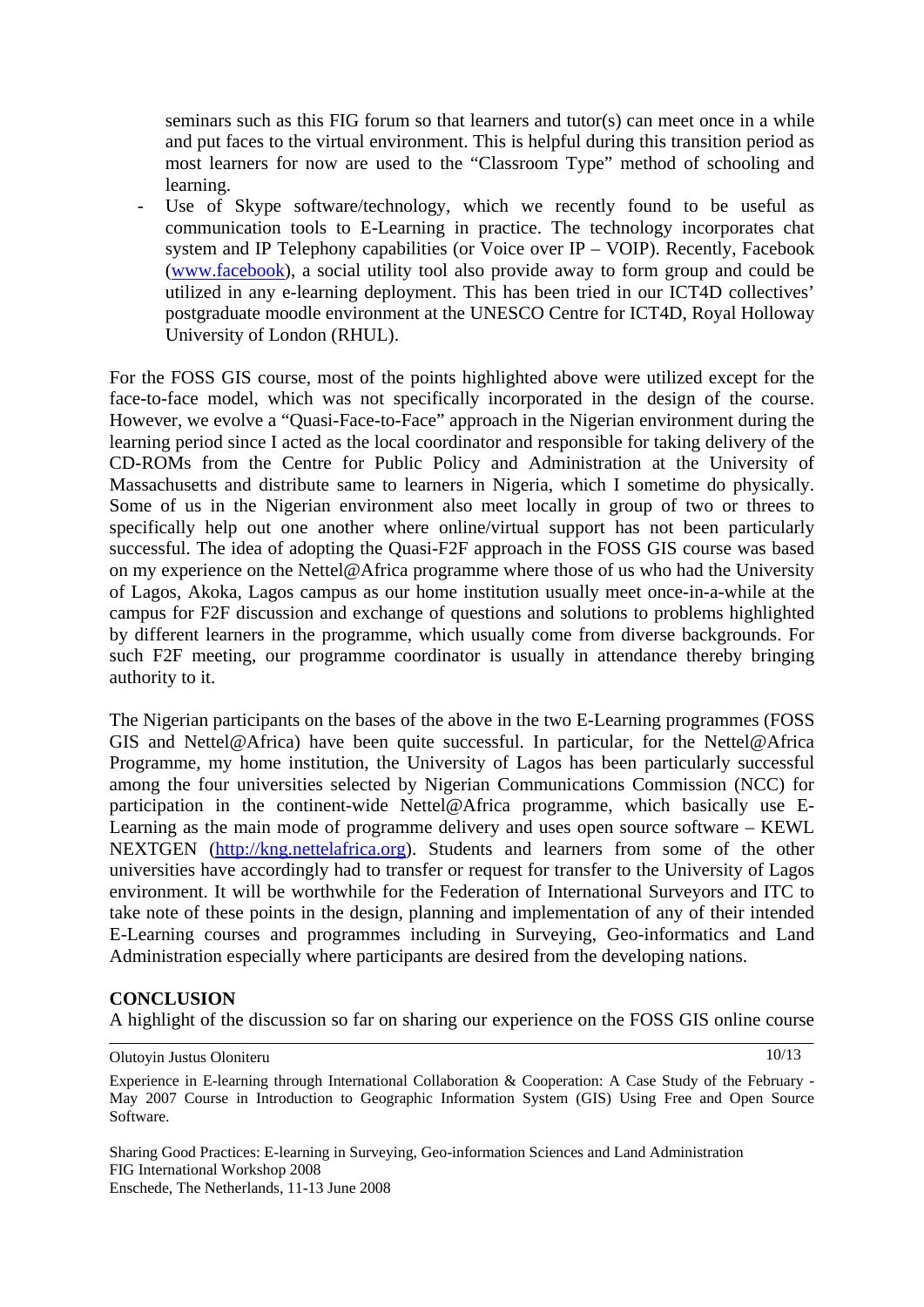with extracted support (experience) from the Nettel@Africa programme on network for capacity building and knowledge exchange in ICT Policy & Regulations include E-Learning setup environment and operation which are dealt with: determining compliant web browser with the learning management system  $\&$  platforms, determining compliant version(s) of the said compliant browser(s), determining appropriate bandwidth that meet the requirements of the course being delivered/or under consideration, determining the multimedia environment (Flash etc) especially for graphic based courses such as Geographic Information System (GIS), determining and consideration for the time zones of different participants across continents (objectives of which are to benchmark appropriate time that all participants can connect to the e-learning environment for synchronous learning and use of chat system/tool within the learning system). It was also highlighted the need for skills and interest on the part of course instructors, moderators and course designers to back up the virtual environment training with face-to-face support either on regional bases or on group based within a campus or across a country or continent. We stated that lack of available and/or adequate Internet bandwidth or access should not be used or given as excuse or reason for failure or slow takeof of E-Learning for courses delivery. It was also established that CD-ROM and other physical media support can be used in the short-to-medium term to support the E-Learning environment as we transit from the "Physical class room" based learning environment to virtual or e-Learning environment. The paper contained a highlight and relative discussions on factors that affects success of E-Learning delivery in general, problems and limitation encountered for the FOSS GIS and Nettel@Africa programmes and approaches adopted to resolve them among many others.

### **REFERENCES**

- 1. Attwell (2008), "e-learning and Pedagogy", [http://www.know-2.org/docs/Attwell.pdf,](http://www.know-2.org/docs/Attwell.pdf) accessed Tuesday, April 15, 2008, 9.24pm
- 2. Nettel@Africa (2003), "Proposal to the Board of Postgraduates Studies, University of Lagos for the establishment of Nettel@Africa PG Courses, Pg 2"
- 3. Schooley C (2002), "Critical Success Factors in E-Learning", [http://www.forrester.com/Research/LegacyIT/Excerpt/0,7208,28105,00.html,](http://www.forrester.com/Research/LegacyIT/Excerpt/0,7208,28105,00.html) accessed Wednesday, April 16, 2008, 12.48pm
- 4. White S.A(2007) "Critical Success Factors for e-learning and institutional change some organizational perspectives on campus-wide e-learning", [British Journal of](http://www.ingentaconnect.com/content/bpl/bjet;jsessionid=zwkkl7rrsxii.alexandra)  [Educational Technology](http://www.ingentaconnect.com/content/bpl/bjet;jsessionid=zwkkl7rrsxii.alexandra), Volume 38, Number 5, September 2007 , pp. 840-850(11), Blackwell Publishing
- 5. White S.A.(2006) Higher Education and Learning Technologies: An Organizational Perspective, Electronics and Computer Science, Southampton, UK, University of Southampton

### **Internet Sources**

- 1. <http://derekstockley.com.au/elearning-definition.html>
- 2. [http://www.ict4d.org.uk](http://www.ict4d.org.uk/);

Olutoyin Justus Oloniteru

11/13

Experience in E-learning through International Collaboration & Cooperation: A Case Study of the February - May 2007 Course in Introduction to Geographic Information System (GIS) Using Free and Open Source Software.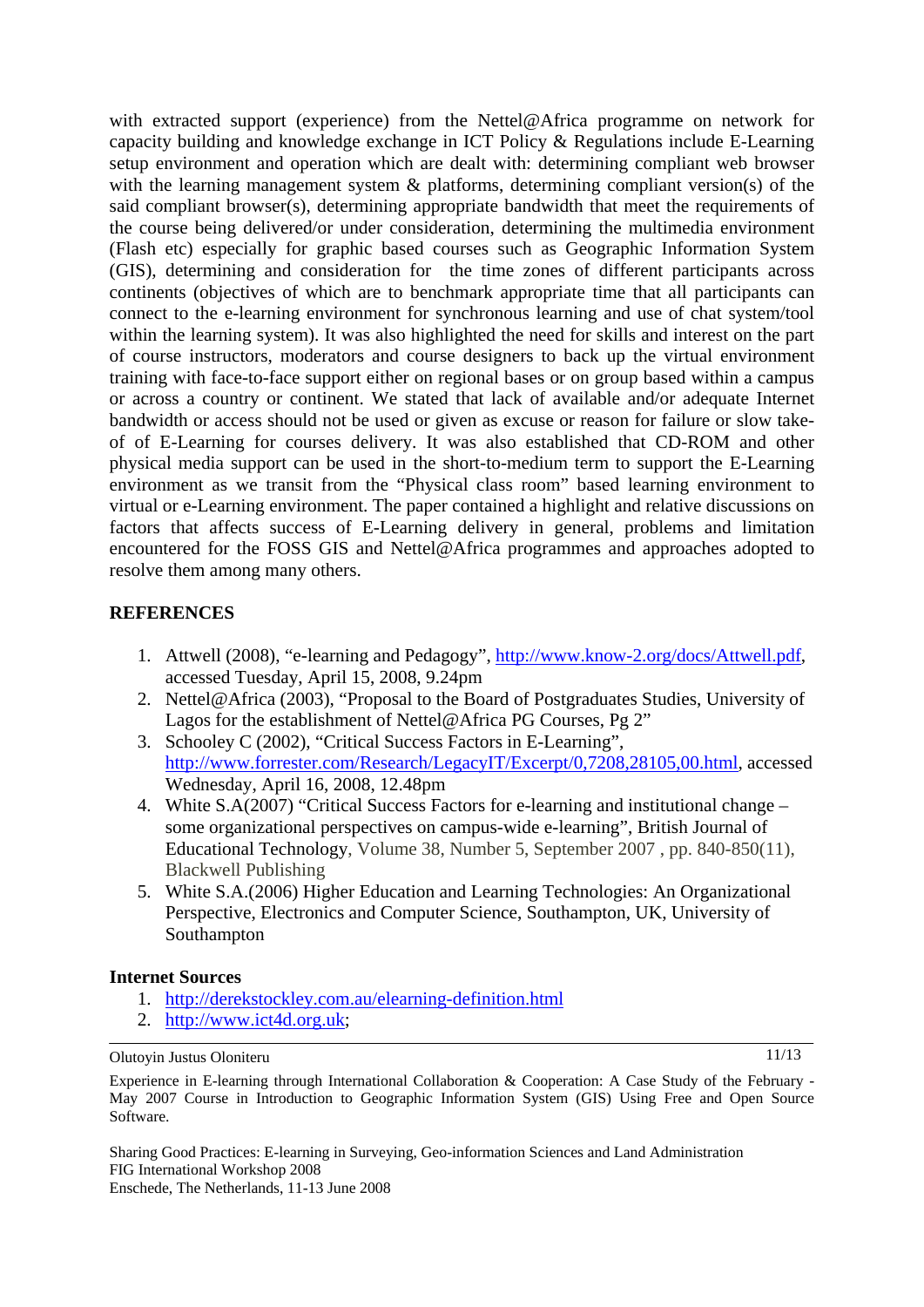- 3. <http://www.forrester.com/Research/LegacyIT/Excerpt/0,7208,28105,00.html>
- 4. [http://kng.nettelafrica.org](http://kng.nettelafrica.org/) ; [http://www.nettelafrica.org](http://www.nettelafrica.org/)
- 5. <http://www.know-2.org/docs/Attwell.pdf>
- 6. <http://managersforum.com/eLearning/Index.htm>
- 7. [http://www.qgis.publictruth.org](http://www.qgis.publictruth.org/)
- 8. [http://www.scribd.com/doc/195916/Critical-success-factors-for-elearning-and](http://www.scribd.com/doc/195916/Critical-success-factors-for-elearning-and-institutional-change-some-organisational-perspectives-on-campuswide-elearning?ga_from_send_to_friend=1)[institutional-change-some-organisational-perspectives-on-campuswide](http://www.scribd.com/doc/195916/Critical-success-factors-for-elearning-and-institutional-change-some-organisational-perspectives-on-campuswide-elearning?ga_from_send_to_friend=1)elearning?ga\_from\_send\_to\_friend=1

#### **BIBLIOGRAPHICAL NOTES**

Toyin Oloniteru is currently a (final class) postgraduate student in the Department of System Engineering, Faculty of Engineering at the University of Lagos Akoka under the Continent-wide Nettel@Africa Programme in ICT Policy & Regulation [\(http://kng.nettelafrica.org](http://kng.nettelafrica.org/); [http://www.nettelafrica.org\)](http://www.nettelafrica.org/) being run in conjunction with the University of Lagos. Specializing in Engineering and Technology (ICT Technologies/Systems), he has research interests in the areas of Universality & Quality of Service (QoS), Spectrum Policy & Management, Space Law, Electromagnetic Compatibility (EMC), Reliable and Efficient Design of Wireless Systems, IP Telephony, Statistical modeling of MIMO (Multiple Input – Multiple Output) Fading Channels and Consumer Protection Regulation, GIS Applications for Development (GISA4D).

He is a candidate for PhD in ICT4D (Information and Communication Technology for Development) at the UNESCO Centre for ICT4D, Department of Geography, Royal Holloway University of London, Egham, Surrey, United Kingdom where he is currently a member of the ICT4D Collectives, Postgraduate Moodle Environment.

He is the Country Organizer for Nigeria, UNeGov.net Community of Practice for electronic governance, which is an initiative of the United Nations University International Institute for Software Technology, Centre for Electronic Governance, (UNU-IIST-EGOV) Macau SAR [http://www.unegov.net](http://www.unegov.net/). Toyin is a member of the Education Group of Open Source Geospatial Foundation [\(http://www.osgeo.org](http://www.osgeo.org/)), International Association for Mobile Learning [\(http://www.mlearn.org\)](http://www.mlearn.org/), active participant of eLearning Africa Conference, being a member of the Harambee Mathematics Group.

Mr. Oloniteru obtained his first degree in Mathematics & Statistic, Faculty of Science, University of Lagos in 1997, an MBA from the Federal University of Technology Akure (FUTA) in 2005 and has a Masters degree in International Law and Diplomacy (MILD), Department of Jurisprudence and International Law, University of Lagos. He has completed the Postgraduate Diploma requirement in ICT Policy & Regulation of the Nettel@Africa Programme at the University of Lagos. Olutoyin has also completed a course and certified (2007), in Free/Libre Open Source Software (FOSS GIS) Geographic Information System – online course at the Center for Public Policy & Administration and Department of Natural Resources Conservation, University of Massachusetts, Amherst, USA. He has a Diploma in Data Processing at the University of Lagos earlier in 1992.

Professionally, he is a Cisco Certified Design Associate (CCDA), Cisco Qualified Specialist IP Telephony Design (CQS – IPT), variously certified in Cisco IPT Project Management, Security Solutions and Sales Expert – Enterprise Business and Small & Medium Business Solutions. He is also Sarian System Certified (UK) (Mobile Connectivity – GPRS, EDGE, 3G, and HSDPA etc). He has also been trained at Philips Consulting Lagos (Project Management) and Torque IT, Rivonia South Africa on IP Telephony Systems Engineering.

Toyin Oloniteru is a director at Knowledge Age Africa Limited, GSL E-Solutions Global Limited and head the IT & Telecommunications Group at ATM Consortium Limited, Nigeria's premier ATM Deployer and electronic payment company (being start-up member of the strategic management team), setup the company functionally having worked in collaboration with Accenture Nigeria and Euronet Worldwide, European Operation Centre in Budapest (Hungary). He successfully tested and make operational CDMA connectivity for ATMs in Nigeria

Olutoyin Justus Oloniteru

12/13

Experience in E-learning through International Collaboration & Cooperation: A Case Study of the February - May 2007 Course in Introduction to Geographic Information System (GIS) Using Free and Open Source Software.